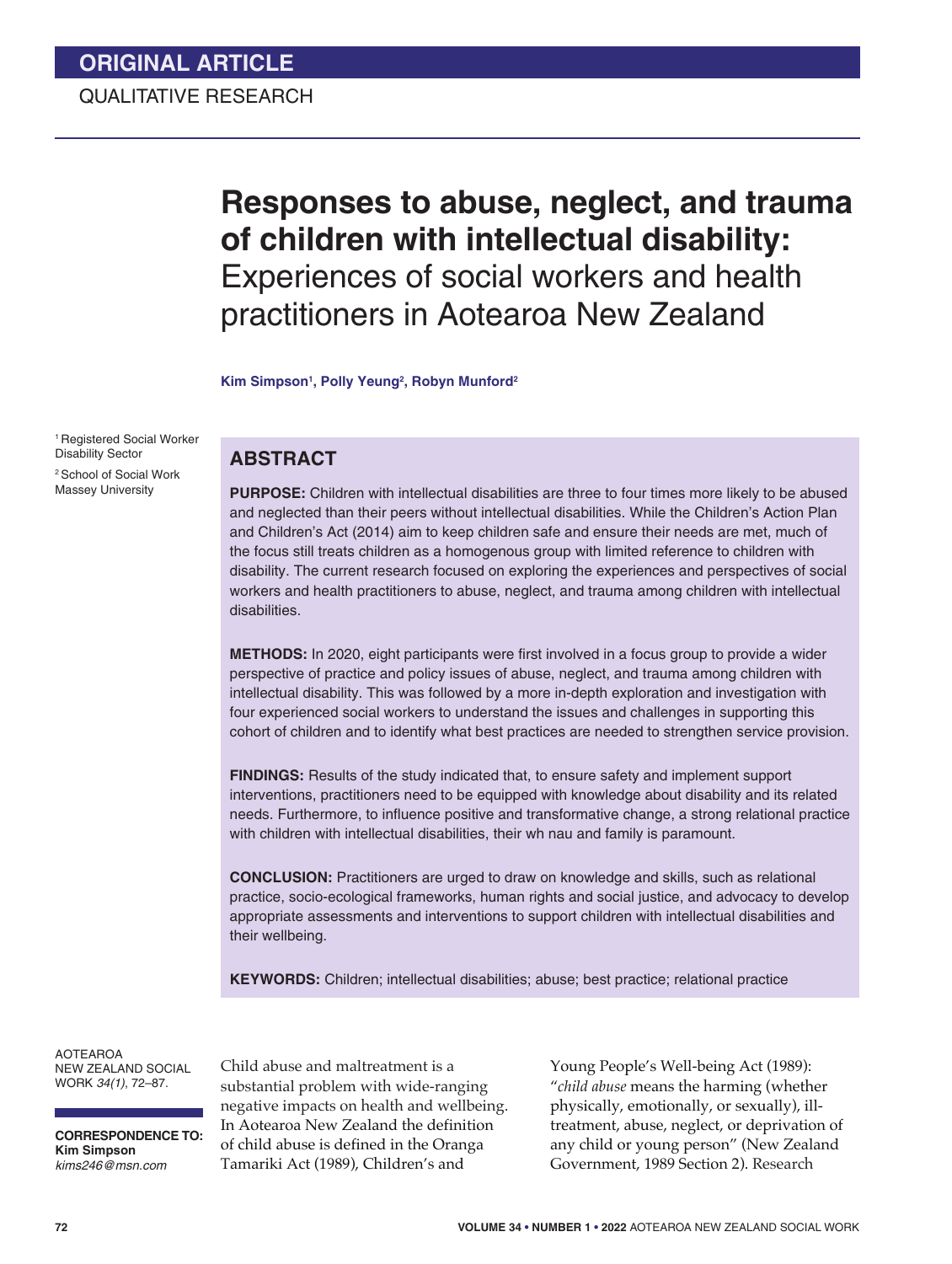has found that children with intellectual disabilities are three to four times more likely to be abused and neglected than their peers without intellectual disabilities (Jones et al., 2012; Sullivan & Knutson, 2000). Research conducted by Rouland and Vaithianatha (2018) reported that one in four children in Aotearoa New Zealand under the age of 17 years were likely to have had at least one "report of concern" relating to an alleged form of abuse to Oranga Tamariki, of which 10% were substantiated. With the additional estimate of one in 10 children with intellectual disability who have experienced substantiated abuse (Oranga Tamariki, 2020) and looking at data collected between 2015 and 2019 (92,114 tamariki/children), it would suggest that in each of these years there are, on average, 1,845 children with intellectual disabilities who have experienced abuse that come to the attention of child protection services in Aotearoa New Zealand. Given that it has already been noted that children with intellectual disabilities are three to four times more likely to be abused than their peers without intellectual disabilities, it would not be inconceivable to suggest that the prevalence of abuse is much higher for children with intellectual disabilities. Social workers and health practitioners have been criticised for their lack of understanding and ability to assess abuse when working with children with developmental disabilities (Algood et al., 2011). Disability status is often disregarded in the assessment of maltreatment despite it being a contributing factor for maltreatment (Brandon et al., 2011; Cook & Standen, 2002). In the past two decades, research has identified several gaps and inconsistencies in how social workers and health practitioners have responded to abuse, neglect, and trauma of children with intellectual disability (Brandon et al., 2011; Franklin & Smeaton, 2018; Jones et al., 2017). As children and people with disabilities now have longer life expectancy due to advances in medical treatment and better support services, the numbers of children with intellectual disabilities will continue to increase globally, indicating the importance

of enhancing knowledge and skills to support their needs. This article, derived from a Master's of Social Work thesis, sought to bring an Aotearoa New Zealand perspective to the growing concerns and challenges faced by practitioners working with this cohort of children in response to abuse and trauma, and to establish a deeper understanding of the contributing factors that are needed to improve assessment, intervention, relationship building, and future support.

Previous studies have estimated that children with intellectual disabilities have a significantly higher risk of being victims of abuse, neglect, and trauma. They are more likely to experience multiple incidents of abuse over extended periods of time due to lower socio-economic status and impoverished material circumstances which can exacerbate the stress levels of parents (Algood et al., 2011; De La Sablonniere-Grif et al., 2021; Sullivan & Knutson, 2000). Research has also shown that children with intellectual disability and their whānau and family are often unable to access the necessities of life such as food, heating, affordable/accessible housing, specialist appointments, and the ability to easily access financial entitlements (Wynd, 2015). Some children with intellectual disabilities have had more re-referrals into child protection services than other groups of children in the system due to the additional challenges of parents' lack of knowledge of child development, lower socio-economic contexts and parents with drug and alcohol issues (Connell et al., 2007; Dakil et al., 2011; Perrigo et al., 2018). In addition, concerns were raised when care assessment was conducted informally based on observations rather than a confirmed diagnosis from a qualified professional; this further complicated reporting and the ability to provide appropriate interventions and support (Perrigo et al., 2018). Broadhurst et al. (2010) argued that some social workers and health practitioners chose to define child abuse from their own understanding, and this created adverse effects on how responses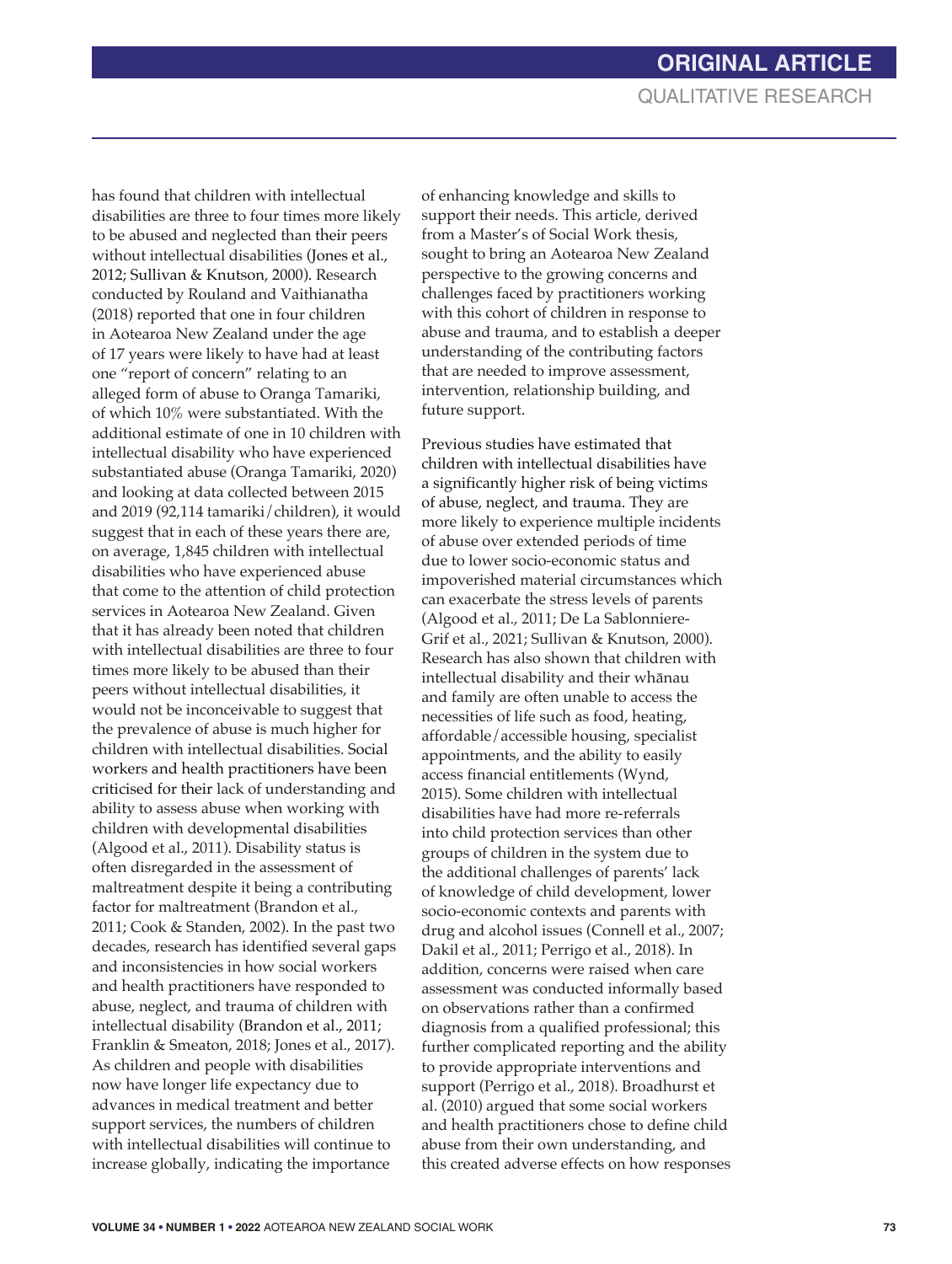were made to assessment and service delivery. This can be seen when practitioners see the disability as only a condition, which can prevent them to identifying potential abuse (Cooke & Standen, 2002). For example, some social workers and health practitioners may only connect a behaviour, such as selfsoothing by rubbing their genitalia, as part of the condition of the disability instead of looking at underlying reasons for the redness or bruising. This could lead to social workers focusing only on intellectual disability to make a recommendation on "behaviour management" instead of following best practice guidelines to assess for abuse and neglect (Manders & Stoneman, 2009; Ofsted, 2012).

Another concerning assumption is that children with intellectual disabilities are less likely to report being abused (Briggs, 2006; Jones et al., 2017; Lightfoot, 2014). Successful interventions to address child abuse and harm reduction can only be achieved if assessments are conducted properly, systematically, and rigorously (Stalker et al., 2015). For children with intellectual disability, effective interventions create more positive outcomes developmentally, behaviourally, and socially to enhance the child's wellbeing (National Academies of Sciences, Engineering and Medicine, 2016). Research has found that medical and healthcare professionals are more likely to be successful in identifying abuse when assessments are informed by a multidisciplinary response and staff receive regular training in child maltreatment, assessment, and interventions (Schertz et al., 2018). Recognising the role of parents in the child's development is also important and should be supported to enable them to advocate for their child to the best of their ability (The Royal Australasian College of Physicians, 2013). A clear understanding of the wider issues, such as care needs, grief and loss, isolation for parents/caregivers, and disability education for parents, are key practice components in carrying out effective assessments and interventions (Sen & Yurtsevery, 2007; Stalker et al., 2015).

Social workers in child protection services, however, have been reported to be illequipped to support families and whānau with children with intellectual disabilities, and this is not surprising given that research has indicated that they tend to have limited exposure to knowledge about intellectual disability while in tertiary education (Jones et al., 2012; Manders & Stoneman, 2009; Mogro-Wilson et al., 2014). Despite a growing trend in the tertiary education sector to include disability studies in undergraduate studies (Meekosha & Dowse, 2007), some social work educators reported that specialised training was beyond the scope of what they could offer, and the responsibility should sit with the social workers' employers (O'Reilly & Dolan, 2017). However, Kim and Sellmaier (2020) have argued that equity and inclusivity in society must be seen in social work education where social work students of all abilities are able to actively participate in programmes and contribute to the ongoing development of the curriculum and wider structures to reflect the diversity of students. Others have emphasised that, when social workers are resourced and have relevant hands-on disability knowledge and experience, they are generally more competent and confident in working with people with disabilities (Haney & Cullen, 2017). Prynallt-Jones et al. (2018) called for attention to the unavailability of disability specific education in the tertiary arena and ongoing professional development once social workers and health practitioners are in practice, instead of relying on parents/ caregivers for developing their knowledge of intellectual disability.

Much of the existing research on child welfare and child abuse in Aotearoa New Zealand has reflected a generic focus on children with social and environmental vulnerabilities such as poverty and substance misuse, but with limited reference to children with intellectual disability and their experiences with abuse, neglect, and trauma. Within the neo-liberal political context, it has been argued that the focus is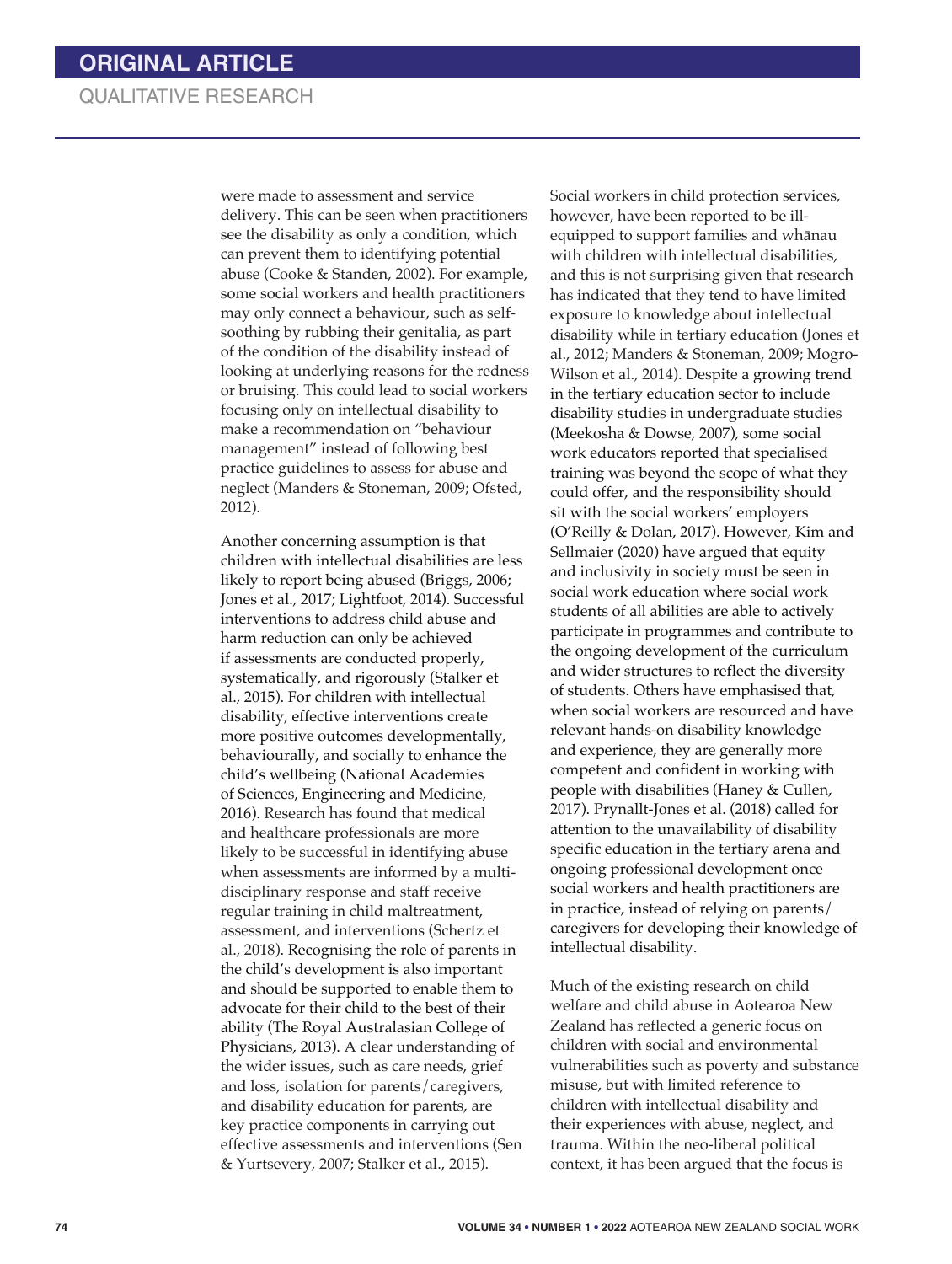on "troubled families" in child protection practice, which fails to engage meaningfully and purposefully with whānau and families who are in challenging and vulnerable situations (Hyslop, 2016). As such, the child requires *fixing* to ensure they go onto be a contributing member of society, and the parent is seen as solely responsible for the vulnerability of their child (Featherstone et al., 2014; Wacquant, 2014). Social work scholars have criticised the neo-liberal agenda for forcing social work practice to assume an interventionist approach, focusing on discipline, and punishing the poor, with little thought given to wider influential factors such as poverty (Hyslop, 2009; Keddell, 2017). Relational practice is a crucial social work response to the complex lives that whānau and family lead, in part due to the underlying psychological dynamics that can be present, such as stress, grief, anger, and trauma (Ruch et al., 2018). Kandel and Merrick (2007) have established that whānau and family and their children require consistent support throughout their child's life by putting appropriate interventions in place, not only in their day-to-day lives but also interventions that are responsive to the changing needs and significant events in education, health, and family systems. When practitioners support parents with education about their child's disabilities and how to support them, they are more likely to increase their resilience and capacity to bounce back from challenging times (Machalicek et al., 2015).

In Aotearoa New Zealand, a small number of research studies have called for addressing the relationship between child abuse and disability and other lived experiences (Peters & Besley, 2014; Wynd, 2013). There is also some evidence of preventative sexual violence initiatives, but these are at a foundational level and require significant expansion and revision to provide education to children and adults with intellectual disability if they are to be equipped with the knowledge and skills to safeguard themselves against sexual abuse (Moore et al., 2020). Given the limited local research

regarding violence against children with intellectual disability and the infamous position of being rated as having one of the highest rates of child abuse in the OECD, it is critical that further research on this subject be conducted to capture the prevalence in Aotearoa New Zealand and to identify the support and resources that would keep children with intellectual disability safe from harm. In examining how practitioners responded to abuse, neglect, and trauma among children with intellectual disabilities, the current research aimed to explore how they identified disabled children who are at risk of abuse, neglect and trauma, the kind of interventions and strategies used, strengths and challenges in service provision and professional development required to enable better support for this group and their family and whānau.

#### **Methods**

#### *Study design*

This research was undertaken using a qualitative research approach drawing on the interpretive underpinnings of this methodology (Holloway & Galvin, 2016), which captured the participants' subjective experiences (Ryan et al., 2007) of responding to abuse, neglect, and trauma of children with intellectual disabilities. This method allowed movement from structured, open-ended questions to "unexpected data" (O'Leary, 2017, p. 240), providing opportunities for the participants to share information that has not been identified in similar research. A focus group was first used to draw on the experiences of participants who had similar professional backgrounds and significant knowledge of the research topic (Patton, 2015; Yin, 2016). The expert knowledge gathered in the focus group interviews was then examined to inform and validate the development of the semi-structured interview template for indepth, individual interviews. The strength of using the semi-structured, individual interviews was the ability to capture the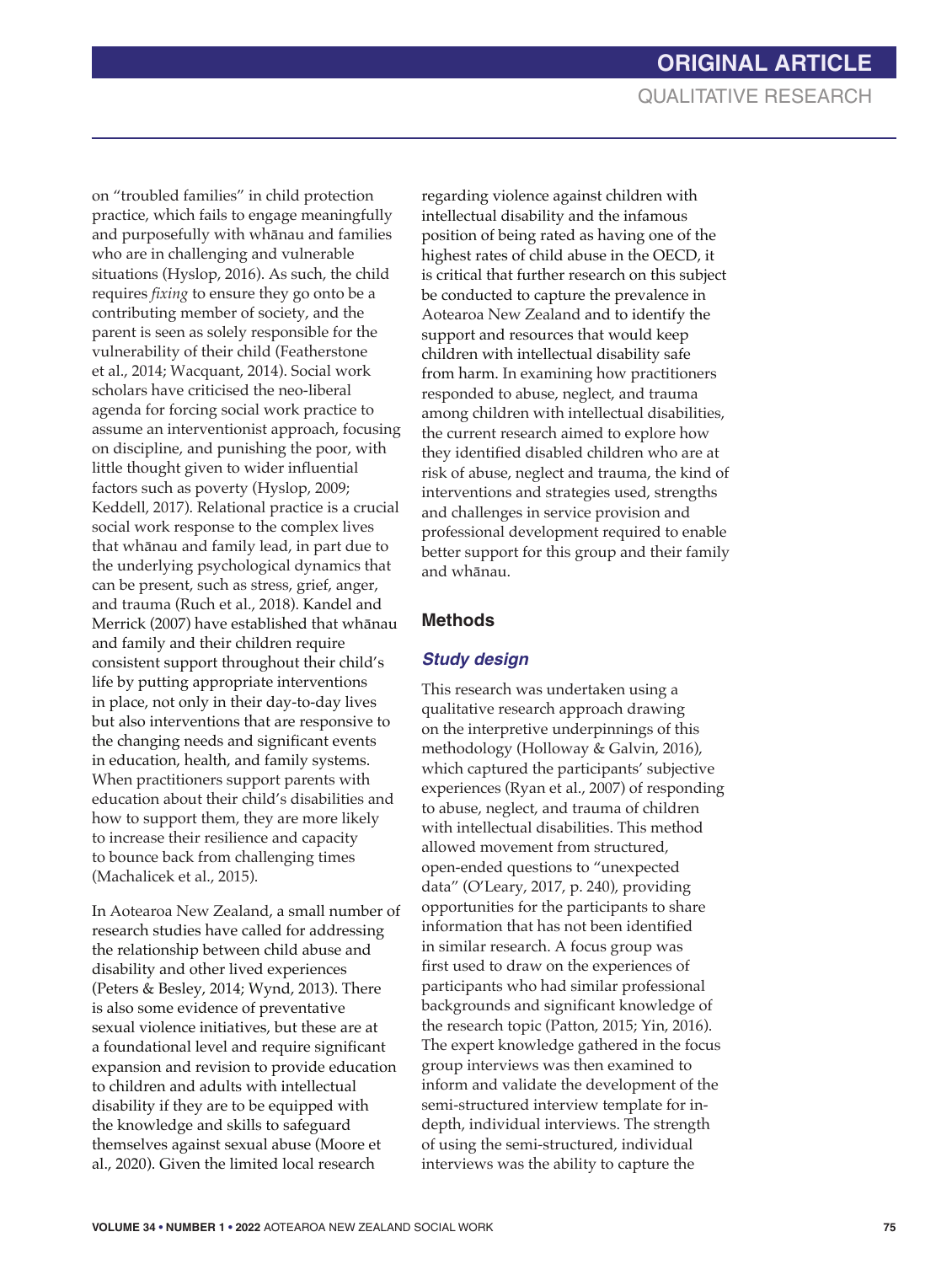participant's thoughts and experiences through a shared conversation between the interviewer and the participant (Hunter Revell, 2013; Ryan et al., 2007).

#### *Study participants*

A purposive sampling method was chosen with the intention to recruit participants, social workers, and health practitioners, who had professional experience of working with children with intellectual disabilities who had experienced abuse, neglect, and trauma (D'Cruz & Jones, 2004; O'Leary, 2017). For the focus group interviews, the eligibility criteria to participate involved qualified social workers or other health practitioners who held senior positions in management, policy, or practice leadership and had at least five years' relevant experience in working with children with intellectual disabilities and had supported them with abuse, neglect, and trauma experiences. Recruitment was conducted through emailing study invitations to non-government organisations (NGOs) across the Waikato and Hauraki regions and the first author's professional networks. Two focus groups were conducted. The first one with four participants (three in clinical psychology and one in social work) was conducted in mid-August 2019 while the second group with three participants in clinical psychology, physiotherapy and occupational therapy was organised in late August 2019. One participant, a senior social worker, who could not attend either of the focus groups was keen to be involved; hence, an individual interview was organised. Most of the participants had extensive experience (more than ten years) in the disability field and had worked in a variety of sectors including mental health, education, health, community, and justice. They were all considered to be senior practitioners, and some had their own private practices. All identified themselves as of New Zealand European descent and two were born abroad.

After the completion of the focus groups, individual interviews were commenced;

qualified social workers with at least 3 years' practice experience of supporting children with intellectual disabilities were recruited. The aim was to gain a wider understanding of issues and challenges from front-line social workers who have been supporting this cohort of children and to further investigate what best practices are needed to support and strengthen service provision. Participants were recruited through NGOs in the Waikato area and permission was also sought from Aotearoa New Zealand Association of Social Workers (ANZASW) to circulate an advertisement through their website to invite potential applicants. Four participants were successfully recruited for interviews between September and November 2019, with two of them with lived experience in having a family member with intellectual disability. Among the four participants, two participants were of New Zealand European descent while the other two identified as Māori and Pasifika, respectively.

This research was approved by the Massey University Humans Ethics Committee (SOA 19/18). Before conducting the focus groups or individual interviews, participants were provided with information about the research, the process, and given the assurance of confidentiality over their data. Informed consent, voluntary participation, minimising any potential conflict of interest and secure data storage, were adhered to in the guidelines set by the institution where ethics was approved. Participants were assigned pseudonyms to protect their identity. They all signed the consent forms.

#### **Data collection**

The first author facilitated the two faceto-face focus group interviews in neutral spaces in the community and each lasted between 60 and 90 minutes. A focus group schedule was used to ensure transparency of process and the wellbeing of the participants (Barbour, 2007). The protocols included: a welcome, introduction of the facilitator, consent form, a review of the subject and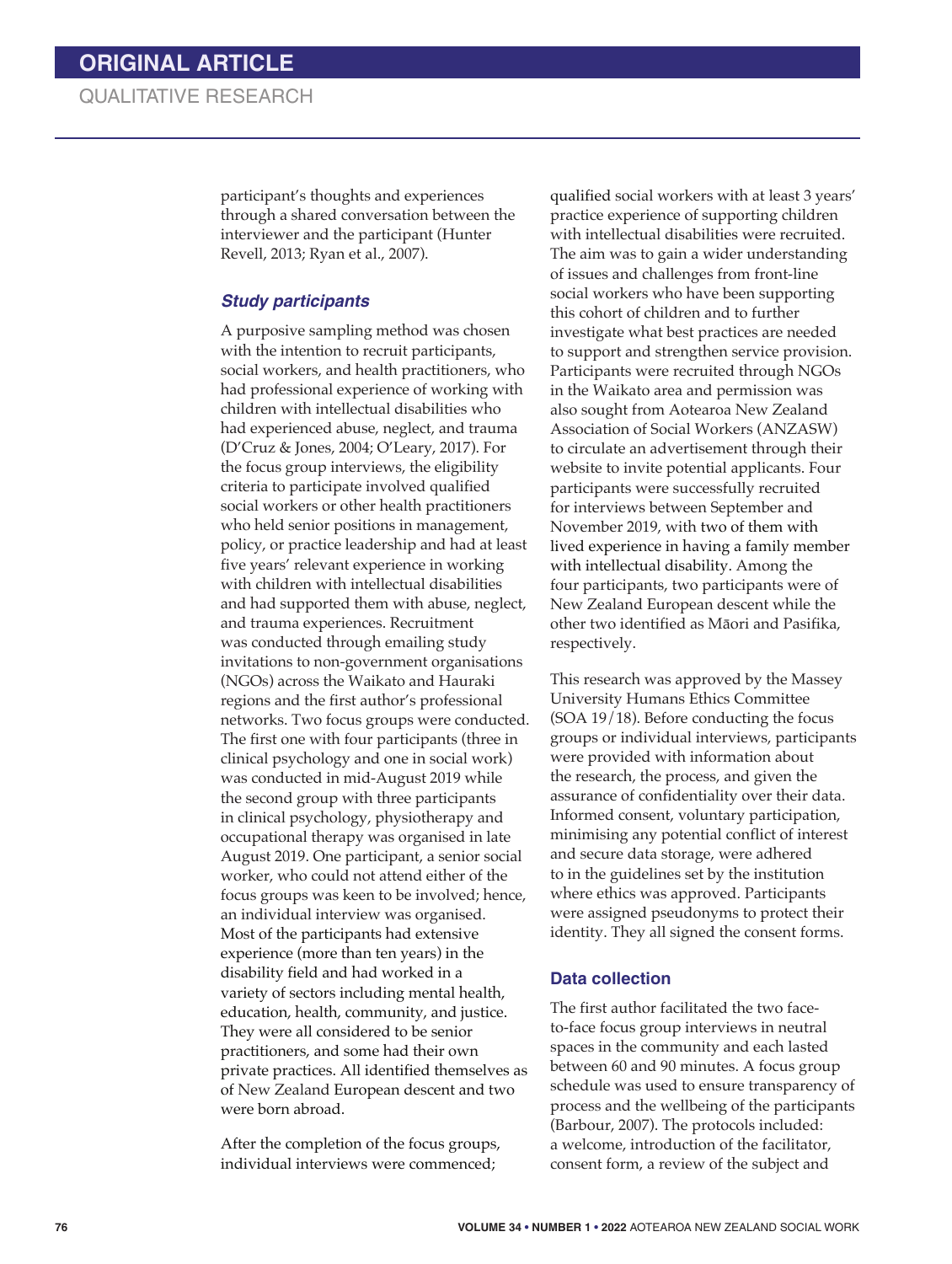the valuable role the participants would play in sharing their stories for this study, and what the expectations were of the day, housekeeping—toilets, emergency, and refreshments. The individual interview that was supposed to be part of the focus group was conducted in a mutually agreed venue for 40 minutes. All the interviews were digitally recorded. The individual interview was transcribed verbatim while a summary of key points was written from the two focus groups.

Following a preliminary analysis of the focus groups, a series of four in-depth interviews was conducted. Two participants were interviewed face to face in a mutually agreed place and time while two other participants were interviewed via Skype in the privacy of their own offices. All interviews were digitally recorded and lasted for approximately 90 minutes. All interview transcripts were sent back to the participants for member checking and approval.

#### *Data analysis*

The focus group data were initially analysed prior to conducting the individual interviews to ensure the semi-structured interview covered essential aspects to address the research topic. After consulting with the second and third authors, it was deemed appropriate to analyse both the focus group and individual interviews to provide a comprehensive perspective. Thematic analysis was used to generate the key themes (Bryman, 2016). Inductive logic was used to ensure authenticity and ethical practice was maintained throughout the data analysis process (Elliot & Timulak, 2005; O'Leary, 2017). Integration of multimethods in research has become more prevalent and important to produce better understanding of the experiences of an issue investigated (Moran-Ellis et al., 2006). In the current research, initial quotes and themes from the focus group were placed alongside the individual interviews, followed by a summary of how the two sets of data were connected, converged,

diverged and/or complemented. The first author then assessed all elements of the data from both focus groups and individual interviews (Silverman, 2011). Thus, upon finding a new theme in a transcript, all prior transcripts were re-examined to ensure relevance and consistency. Once the initial inductive process was completed, the data were analysed from a deductive perspective to see if there was any validation of previous research and knowledge. The use of focus groups and individual interviews contributed to triangulation to add "breadth or depth to our analysis" (Fielding & Fielding, 1986, p. 33) to enhance the topic (Fenech Adami & Kiger, 2005). The qualitative research approach provided a framework which captured the subjective experiences of Aotearoa New Zealand social workers and other health practitioners and laid the foundation for the discussion of themes identified.

The motivation for this research came from the first author's professional practice and experience in the disability sector and it was important to acknowledge the first author's background as part of the research instrument and the bias that may affect the study as a result (Morrow, 2005). During the research process, the first author also learnt to be mindful of (and at times suspended) her own insider's view to allow more flexible and fluid development in the research process and analyses to focus on the participants' narratives to speak for the research. To address trustworthiness, the first author engaged in reflective field notes and memo writing after each interview and data analysis was discussed with the second and third authors.

While the use of integration of two sets of data was a strength in the current research to enhance the richness of the issue concerned, this research was limited by the small sample size. Therefore, caution must be applied, as these findings may not be transferable to all other social workers and health practitioners with different social and cultural backgrounds and/or working with Māori,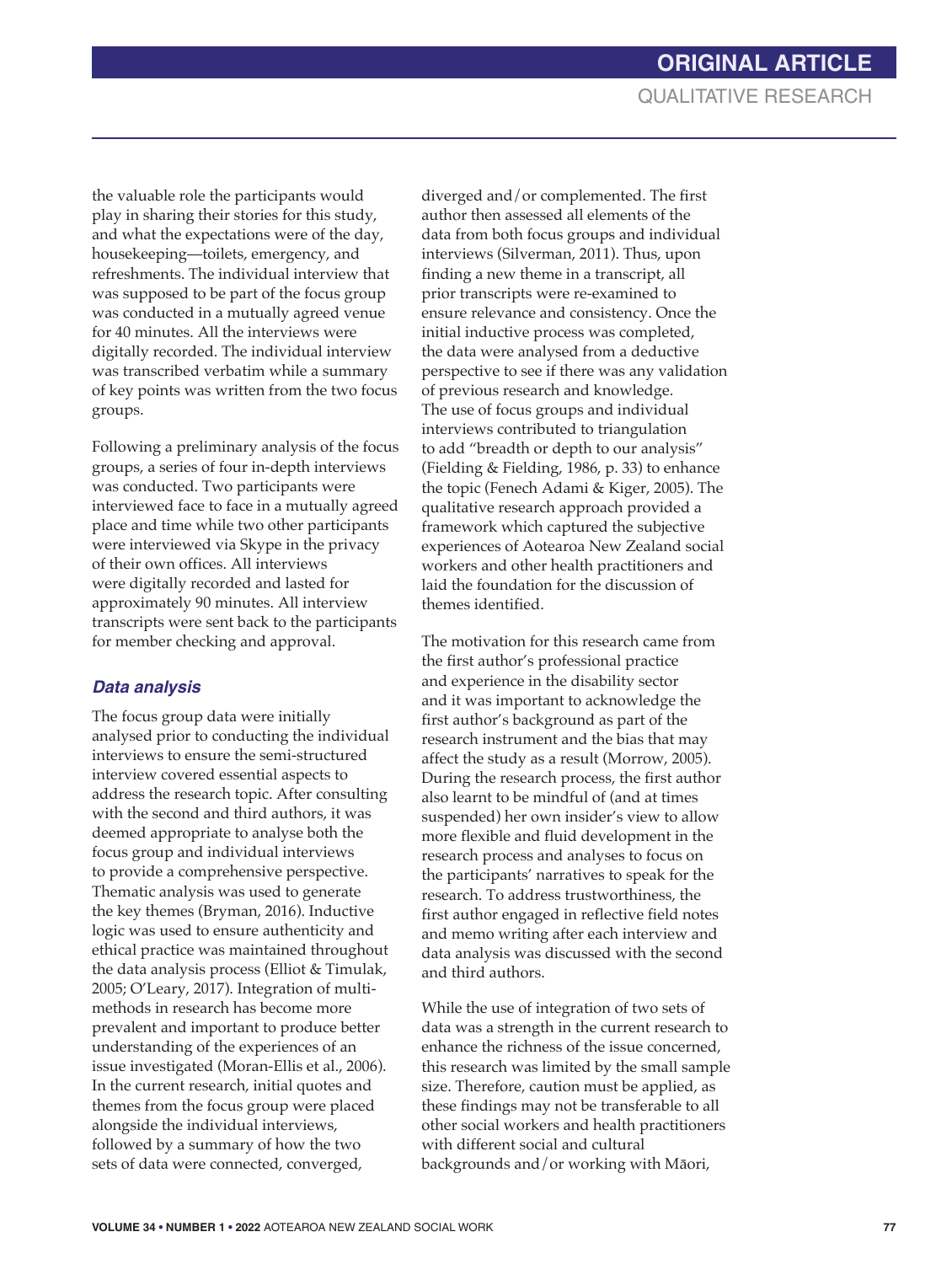Pasifika, or other ethnicities. Although the focus of the research was not purposely on Māori, it is important to acknowledge that Māori children (0–14 years) have higher disability rates than other ethnic groups according to the Disability Survey 2013 (Statistics NZ). In addition, Māori /Pasifika children known to Oranga Tamariki are 1.6 times more likely to have an intellectual impairment than other ethnicities known to Oranga Tamariki (Oranga Tamariki–Ministry for Children, 2020). Despite the limitations, this study adds to our understanding of Aotearoa New Zealand social workers and other health practitioners' responses to abuse, neglect, and trauma of children with intellectual disability.

#### **Findings**

Two themes that emerged from the data analysis are presented in this article: (1) the intersection of disability knowledge and competence to practise, and (2) the relevance of relational practice.

#### *The intersection of disability knowledge and competence to practise*

Identifying children with intellectual disabilities who have experienced trauma, abuse, and neglect is a challenging task. It requires social workers and other professionals to respond to abuse appropriately by drawing on their professional practice, underpinned by knowledge, skills, and bi-cultural Te Tiriti o Waitangi practice. While most participants reported that they learnt from working with this group of children to develop their skills, knowledge, and practice, navigating the nuances of disability and abuse was complex. Jill (a social worker) stated that "we must be willing to engage with people around them who know the child better than we do, and who might be able to provide good information about any changes in the child's behaviour." Colleen and Rose (both social workers) identified that communication and child-focused assessment tools were critical for best practice.

Complications can occur when the social worker or health practitioner has limited knowledge of disability, and this was apparent in the accounts of most of the participants. Sarah (a social worker) identified several crucial factors that impeded responsiveness to reports of concern by child protection services. Firstly, she talked about the lack of disability knowledge among social workers, such as limited understanding of intellectual disability to enable them to skilfully write good quality reports that reflected the requirements of support for children with special needs. Secondly, other issues such as lack of support for whānau and family, gaps in service delivery (e.g., respite) and the inability to identify and analyse care and protection concerns clearly and concisely to engage care and protection services have also impacted on timely service provision. Given the lack of knowledge about disability, professionals often had to rely on parents or caregivers to interpret what the child was saying. This meant more time was required to build a relationship with a child with intellectual disability than a neuro-typical child. When the child lacked communication skills or had alternative communication requirements, this made it more difficult to understand and identify potential indicators to assess abuse and its impact on their health and wellbeing.

Many of the participants also indicated that identifying and reporting abuse was not always easy, and it could become very problematic, particularly when there was tension between child protection and community agencies as to whether there was a care and protection issue or a disability issue. Rachel (a social worker) said "I have to work really hard to convince them [statutory care and protection organisation] to take on these cases. They show a lack of understanding and there needs to be an awful lot more education." Jill (a social worker) shared, "I do know that children with intellectual and physical disabilities are more vulnerable to abuse because they are less likely to have the ability to identify that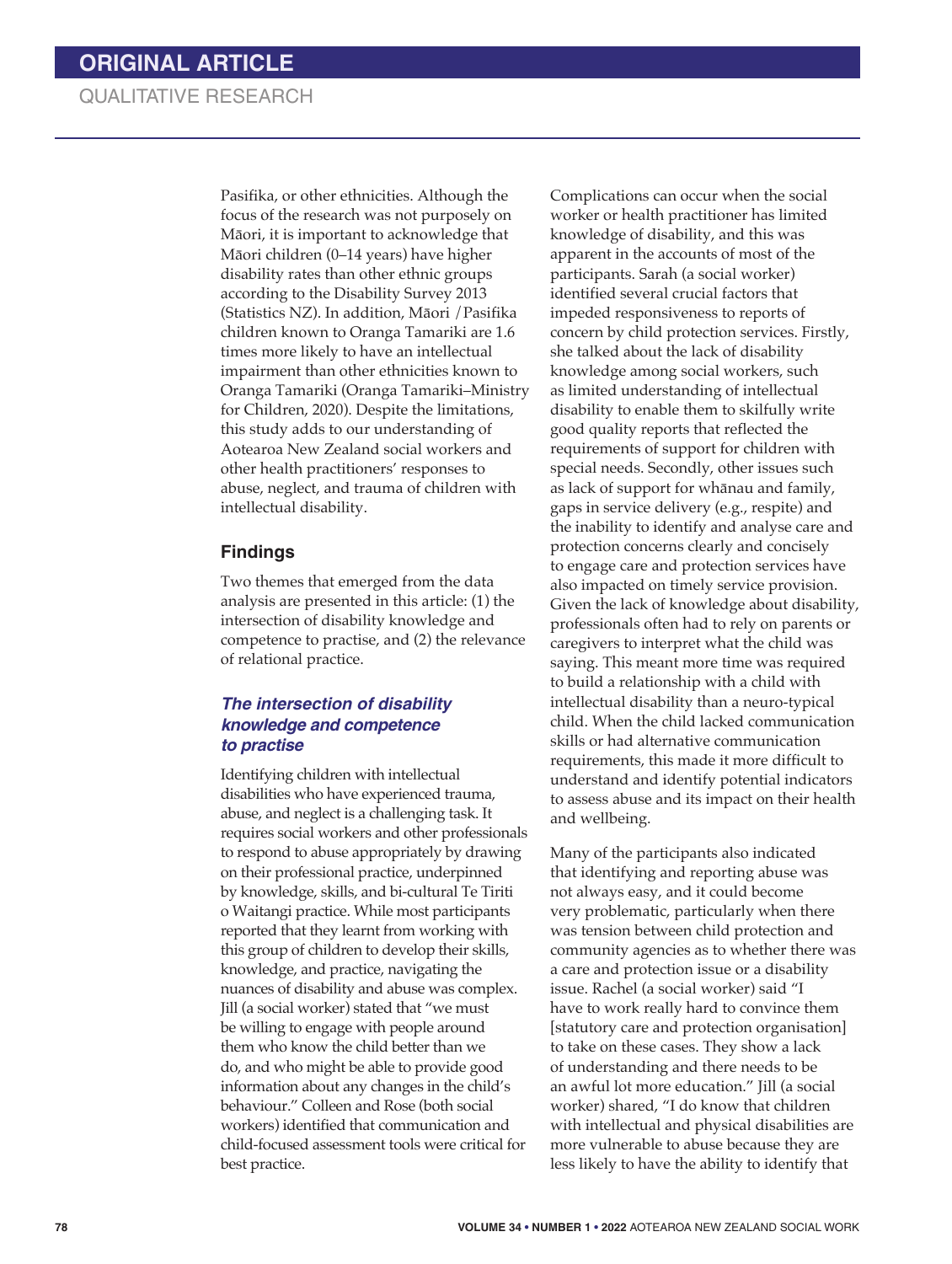they have been abused," making disclosure and support planning challenging. Even when the incident was proven to be a care and protection issue, some of the participants reported that children with intellectual disability were not removed from the home because their care needs were too high and a suitable placement could not be found despite all their siblings being removed, leaving the most vulnerable child behind. Jane (a clinical psychologist) expressed her frustration and a sense of powerlessness about the lack of clear guidelines to initiate a clear response,

[T]here have been so many times where I have felt that the child has been let down by care and protection, at what stage do I write a more general letter about this child, what can I do as a professional, to elevate or escalate.

Their perceptions of children with intellectual disabilities being vulnerable to abuse, resulting in severe negative impacts, were supported by Jones et al. (2012) who found that abuse, neglect, and trauma did not exclude children with intellectual disability, but that these situations were often not rigorously investigated, disclosed, or discussed. Such inconsistent responses were highlighted by participants as at times their concerns were brushed off because of the problematic nature of having a clear and confirmed identification of abuse among children with intellectual disability (Algood et al., 2011; Ofsted, 2012; Taylor et al., 2015).

Despite the ongoing frustrations reported by many participants due to the lack of clear and consistent responses to address abuse, neglect and trauma experienced by children with intellectual disabilities, participants like Alice and Joanne (both clinical psychologists) expressed a strong sense of duty and responsibility to continue advocating for the rights of these children. Without doing this, they felt that there would be no hope of change at a systemic level locally and/or nationally. Three social work participants, Colleen, Jackie, and Rachel, expressed

strongly that a solid knowledge base and placement opportunities in disability should be included and taught in social work undergraduate studies, moving away from "the medical model to a social model of disability." Rose (a social worker), however, acknowledged that it was not always possible to cover all fields of practice within the social work curriculum, but social workers should be supported by their employers to attend workshops on disability as part of their professional development. Rose also said that utilising supervision to engage in critical reflection and discussion on how to improve practice when supporting children with intellectual disabilities was paramount "to make it safe for the family, for the person, for the individual", stating "it comes down to good quality supervision, your training, ongoing development, and you as a person." It is imperative that social workers and health practitioners do not respond to disclosures of abuse, neglect and trauma with disbelief or inaction to ensure that children with intellectual disabilities are not left in environments which are harmful (Franklin & Smeaton, 2018; Jones et al., 2017; Robinson & Graham, 2019).

#### **Relational practice**

To provide effective support to children with intellectual disability who have experienced abuse, neglect, and trauma, it is crucial for social workers and health practitioners to build trusting and respectful relationships with whānau and families. Relational practice was strongly emphasised among participants as one of the major practice approaches to ensure support and interventions are delivered adequately and sensitively to children with intellectual disabilities and their whānau and families. Vital to building successful relationships is the notion of being empathetic and non-judgemental. Pam (a physiotherapist) said, "respecting and hearing both the families and the child's voice as best you can, and then really hearing what it is they really need from me that is what makes it so successful." Participants understood the significance of this practice, where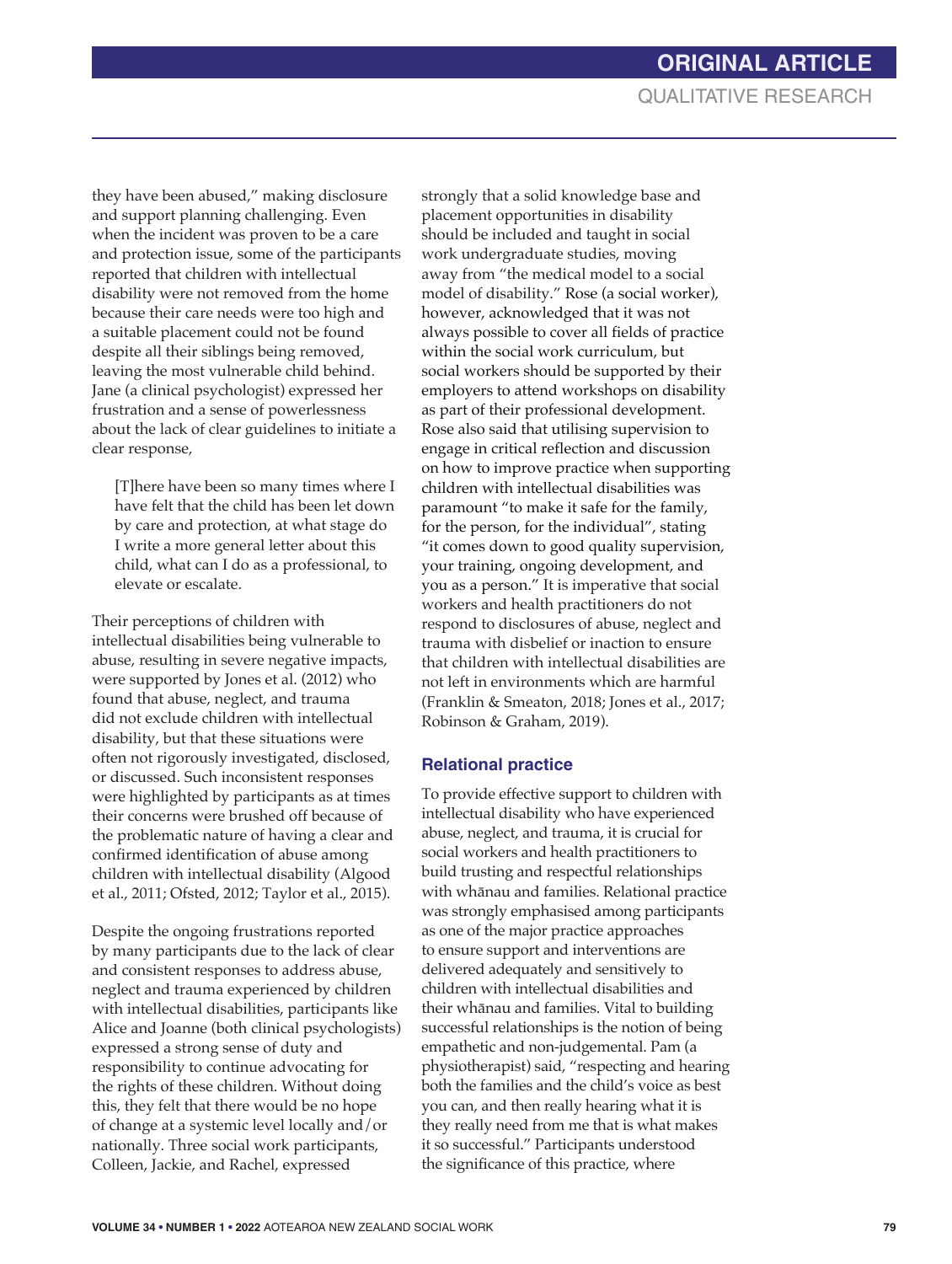drawing from a participatory, therapeutic, and strengths-based position could not only contribute to trustful and meaningful relationships but also transform practice holistically (Teater, 2014).

Relational practice positioned the social workers and health practitioners in a space where they were able to draw on their disability knowledge and understanding of the wider societal challenges and capture, not only the explicit, but also the implicit experiences of the whānau and families. There was a collective agreement in the first focus group about the value of working with a child and their family from a young age until their teens, giving them an indepth life-course of knowledge that enabled them to make good decisions. Sarah (a social worker) said, "if a crisis happens you can put it in the context of the family, this is not a crisis for them, this is something they go through regularly." These parents often struggled with grief and loss that was associated with not having a "normal" child which led them to feel angry, despair, and doubtful of the future for the care of their children. Findings from the study recognised that children with intellectual disability and their whānau and families were more likely to be isolated, marginalised, and discriminated against, making them more vulnerable than other whānau (and family). To minimise this vulnerability, focus should be on how to develop a relational, humanistic, client-centred way of practising where professionals can build connections based on trust and established relationships to support good quality assessments and interventions. Jackie (a social worker) felt that parents did not need to be experts but "if the parent feels more confident in their parenting or has a greater awareness of their child's needs and understanding of behaviours that are happening, I also see that as a success." The need for parents to receive education about their child's intellectual disability was often mentioned. Most participants verbalised the difference it made in the lives of children with intellectual disability if their parents were proactive and "willing to learn about their children and be realistic*"* about their child's abilities and needs, as reported by John (a clinical psychologist).

Relational practice is informed by the context of whānau and family life; therefore, it is critical that social workers and health professionals understand the additional challenges and difficulties experienced by parents/primary caregivers in raising a child with disabilities. Participants acknowledged the challenges and issues in raising a child with intellectual disability, but when combined with financial hardship, inadequate housing, gaps in service delivery, isolation, stigma, and social exclusion, these became more overwhelming for the whole whānau to manage. These additional pressures can also have a negative impact on the parents' emotional resilience, potentially causing an increase in stress and anxiety and impacting on their ability to meet the needs of their child with intellectual disability (Murray, 2018; Sen & Yurtsevery, 2007; Wynd, 2015).

#### **Discussion**

The social workers and health professionals who contributed to this research provided rich insights into the responsiveness to abuse, neglect, and trauma of children with intellectual disability in Aotearoa New Zealand. Those insights were supported by a growing body of research focusing on the lack of knowledge, competence, and confidence among social workers in the area of disability and its connection with child maltreatment. Differences in dealing with suspected child abuse and neglect may be due to different cohorts (Maclean et al., 2017; Sullivan & Knutson, 2000), identification approaches (Ben-Arieh & Haj-Yahia, 2006) and organisational settings (Louwers et al., 2012). To ensure that children with intellectual disability receive reliable assessments, collaborative, exemplary, and evidence-based practice in a multidisciplinary team using a comprehensive "medical interview", "child interview",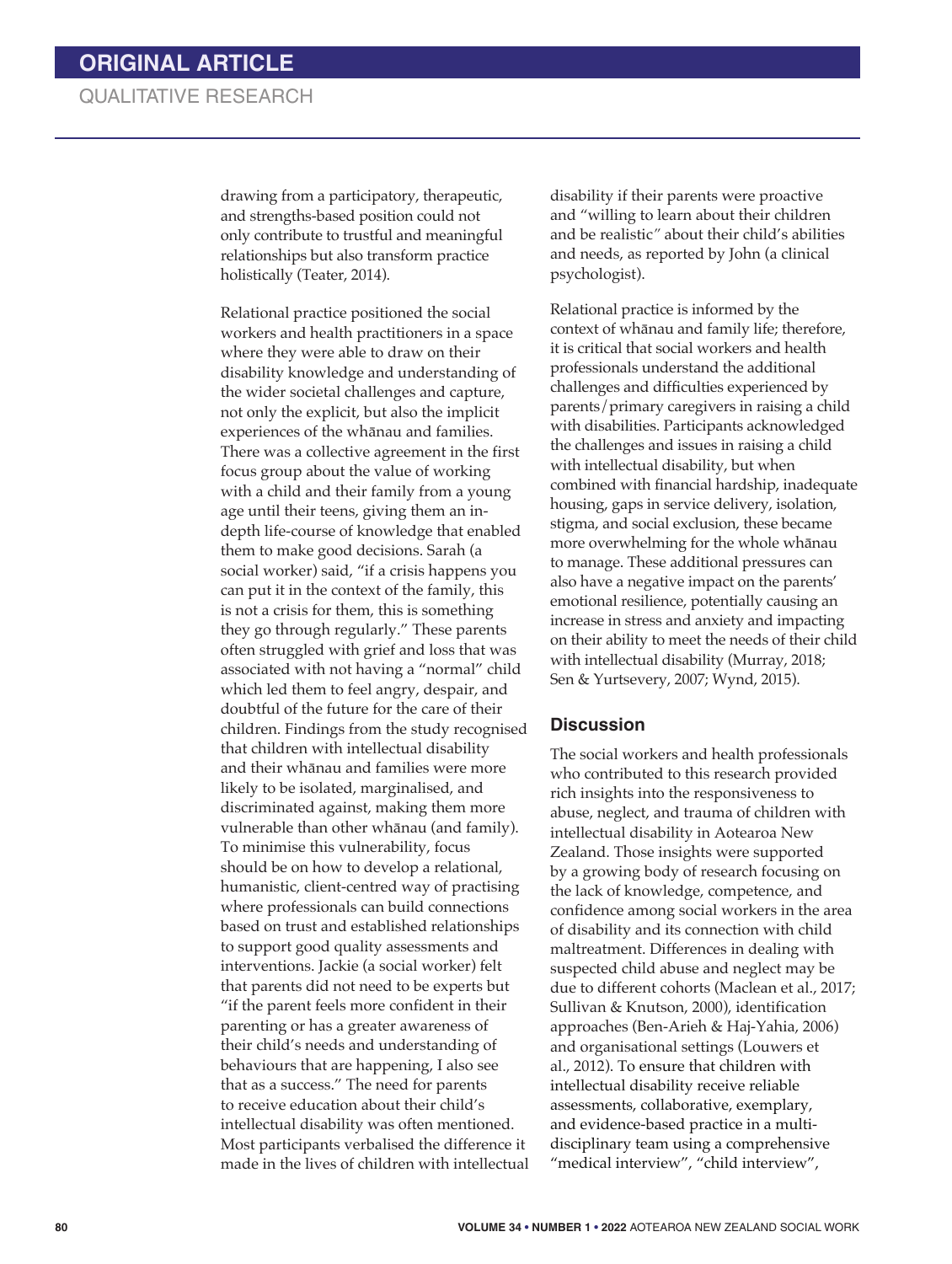and "anogenital and sexually transmitted infection tests" to form a pathway to develop a report about alleged abuse, are required (Vrolijk-Bosschaart et al., 2018).

In addition to inconsistent responses and lack of resources to aid diagnoses and assessment, participants also identified a sense of ambivalence among practitioners towards the context of abuse among children with intellectual disability. Social workers and other health practitioners are often seen as performing a delicate balancing act by juggling the demands of the law, upholding the established social relations within the family and whānau, the cultural contexts of the whānau (and family) and the child, and moral responsibility to their professions. The current research has highlighted that identification of abuse and neglect rests upon social workers' own values and beliefs, and concerns about the potential outcome for the child if reported (e.g., family breakdown) and the persistent assumptions that children with disability do not get abused (Franklin et al., 2015; Kelly & Dowling, 2015; Palusci et al., 2015). Other research has also indicated that professionals such as teachers felt conflicted and lacked confidence to report abuse due to their loyalty to the families they have worked with, supported, and built trusting relationships with (Schols et al., 2013). These studies demonstrated that the process of reporting abuse among children with intellectual disability is not straightforward because of practitioners' behaviours and assumptions hindering reporting and perpetuating the underreporting of these situations. As more evidence appears in the literature to indicate that disabled children are more likely to be at risk for child abuse than neurotypical children (Heinonen & Ellonen, 2013), it is vital that practitioners do not respond to disclosures of abuse, neglect and trauma with disbelief or inaction to ensure children with intellectual disabilities are not left in environments that are harmful (Franklin & Smeaton, 2018; Jones et al., 2017; Robinson, 2015; Robinson & Graham, 2019).

Furthermore, the accumulative experience of life events such as family violence and poverty may erode the resilience of a person with intellectual disability more than peers without intellectual disabilities, making it more critical for social workers and health practitioners to understand the impact on wellbeing across their lifespan (Wigham & Emerson, 2015). Participants in the current study highlighted that, when social workers and health practitioners neglect the wider systemic influences, including inaccessibility to social and material resources and poverty (Jones et al., 2017), the trauma experienced by the child is exacerbated (Thomas-Skaf & Jenny, 2020). Kam (2020) has further emphasised that skills such as relational, advocacy, dedication, empowerment, and seeing their role as "not just a job" (p. 781) are crucial in supporting disabled people.

Most of the participants reported that they developed their knowledge and competence in working with children with intellectual disabilities and their whānau and this "learn on the job" experience was consistent with existing literature (Jones et al., 2012; Manders & Stoneman, 2009). The consequences of a lack of disability knowledge can impact on social workers and health practitioners' abilities to provide adequate or even optimal care for this cohort of vulnerable children. Participants in the current research expressed concerns of some practitioners' inability to recognise the results of abuse from behavioural changes over disability and have prompted the call for including disability as one of the main fields of practice in their profession's qualification and training. This was observed in the growing body of literature, which showed positive outcomes for social workers who felt more confidence in working with the disability community when they acquired disability knowledge in their undergraduate study (Meekosha & Dowse, 2007; Mogro-Wilson et al., 2014). Although there has been progress in developing and including disability in the teaching curriculum, John and Schrandt (2019) identified that some social work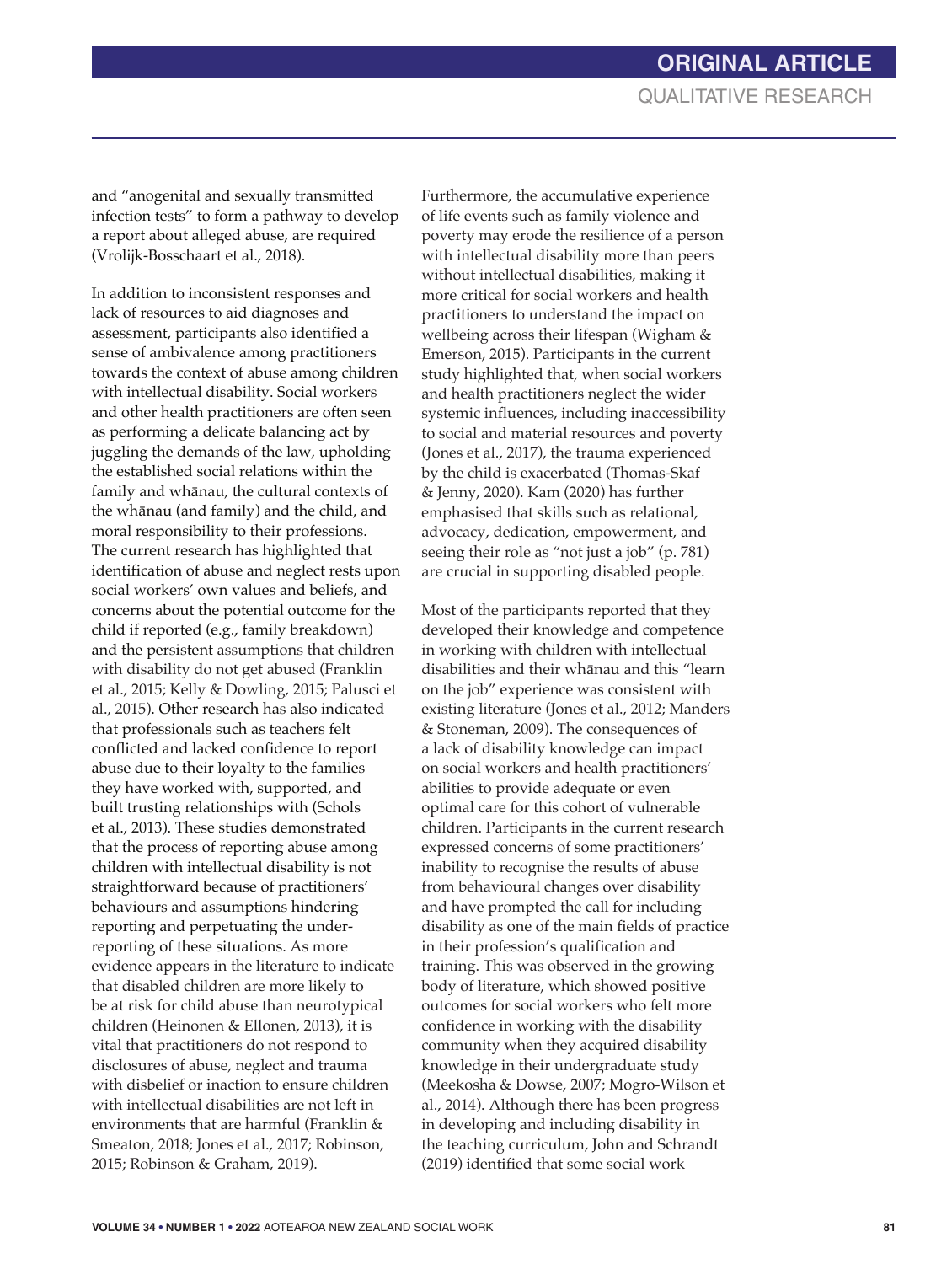students struggled to identify the difference between intellectual disability and mental health. As such, there is a significant way to go in equipping new graduate social workers to work competently and confidently with children who have an intellectual disability.

What has been identified in the literature is that social workers and health practitioners could inadvertently or intentionally perpetuate the societal perceptions of what disability means due to the generationally and historically entrenched medical model of benevolence, treatment, and management (Geoffrey, 2014; Meekosha & Dowse, 2007). The social model of disability provides an opportunity for social workers and health practitioners to, not only challenge their own perceptions and prejudices about disability (Flynn, 2020), but to also move beyond individual and victim blaming models to develop new and transformative ways of practice (Munford & Bennie, 2015). These practices should focus on enabling more time to build relationships, develop purposeful assessment tools and enhance social workers and health practitioners as champions for equity and equality to address deficits and barriers in the social and physical environment and in social policy. Supporting children with intellectual disability to live in a safe and nurturing environment and recognised as valued members of society are all important elements to ensure that their citizenship and rights are respected. In doing so, when a child with intellectual disability requires therapeutic interventions—just like their peers without intellectual disabilities in response to abuse, neglect, and trauma, there should be no societal and structural barrier of prejudice impeding them from accessing a counsellor or psychologist (Adams & Leshone, 2016; Bigby & Frawley, 2010).

Building relationships with children with intellectual disabilities is key to safeguarding them from abuse, neglect, and trauma. It was identified by several of the participants that there have been limited therapeutic

interventions for these children due to the misconception of their cognitive inability to experience trauma and to actively participate in the therapeutic process. Findings in recent research evidence have challenged this notion by showing that indicators of posttraumatic stress disorder were no different in children with intellectual disability or without (Mevissen et al., 2016). Results have shown that therapeutic interventions using different methods of engagement such as eye movement desensitation and reprocessing and play therapy, can have positive results in supporting children with disabilities, enabling them to strengthen their coping skills and resilience (Mevissen et al., 2016; Mora et al., 2018). To work successfully and supportively with children with disability and their whānau and family, findings in the current study have confirmed that it requires social workers and health practitioners to draw on their widely used professional skills and professional principles. These include anti-oppressive and rights-based approaches, adherence to ethical and moral obligations, advocacy and working in partnership to build trustful and respectful relationships as reflected in social work and health practitioners' professional codes of ethics (ANZASW, 2013; Occupational Therapy Board of New Zealand, 2015; Physiotherapy Board of New Zealand, n.d; Psychologists Board, 2012).

One of the major key concerns expressed by the participants was the lack of consistency in recognising, assessing, and responding to the initial allegation of abuse of children with intellectual disability within the community and within the child protection triaging system. This requires practitioners to practise confidently and competently. A possible solution could be the introduction of multidisciplinary approaches with comprehensive and wide-ranging professional knowledge of children with intellectual disability and their experiences of abuse, neglect, and trauma (Vrolijk-Bosschaart et al., 2018). To do this well, this may also require social work education to focus on learning the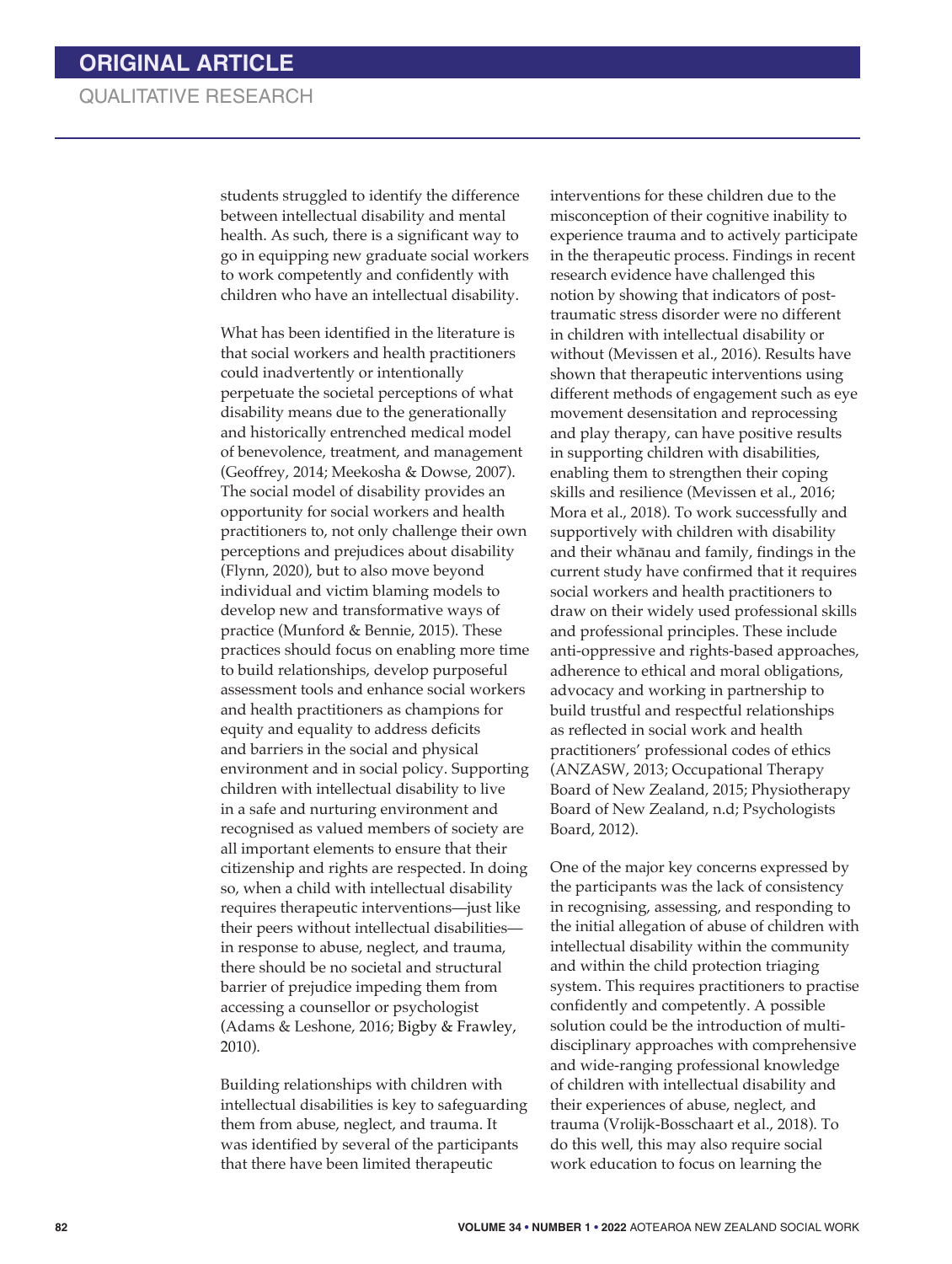importance of applying a social model of disability across the life span to reduce the discrepancy of seeing disability as separate from human development and to promote inclusivity and relational practice.

Services and support to children and young people with intellectual disability are increasingly being impacted by neo-liberal agendas of cost-cutting, high turnover of social workers and health practitioners and support workers, individual contracts, and individual responsibility, which has made services and support more precarious (Carey et al., 2018). Participants in the current study recognised that, to mitigate risks and abuse among children with intellectual disability and their whānau and families, social and transformative changes are also required at a macro level. A recent report published by Waikato District Health Board (WDHB, 2019) in the New Zealand "Disability Responsive Plan" developed in partnership with people with disabilities highlighted the need to address accessibility barriers such as transportation, diagnostic assessments and interventions occurring in a timely manner and the removal of financial obstacles for those under 15 with disabilities. Social change requires collective responsibility to be responsive to the specific needs of children with disability and to maintain their dignity (Munford & Bennie, 2015; Thomas-Skaf & Jenny, 2020).

This research argued for the integration of trauma-informed frameworks into social services in relation to organisations' policies, procedures, and vision statements, and regular trauma training with the intent of providing therapeutic support and minimising re-traumatisation (Fuld, 2018; Harvey, 2012; Munford & Bennie, 2015; Thomas-Skaf & Jenny, 2020). It has also been identified in the New Zealand Disability Strategy 2016-2026 (Office for Disability Issues, 2016) that one of the eight outcomes is specifically related to health and wellbeing, recognising that there is much work to be done to bridge the gap between policy

and practice to address inclusive service delivery and outcomes for people with disabilities. The importance of social workers having the knowledge and understanding of intellectual disability and its related discourses will enable them to practise from a social, relational, rights-based model by developing better socio-political and cultural understandings of childhood disability, mental health, and illness (Munford & Bennie, 2015).

#### **Conclusion**

Overall, this research has provided an opportunity to gain a better understanding of social workers and health practitioners' experiences in supporting children with intellectual disability and their whānau and families. Their dedication and desire to make a difference in practice is admirable and provides important insights into moving forward to address abuse, neglect, and trauma of children with intellectual disability. The disability field is a unique field of practice that requires practitioners to be equipped with disability knowledge, competent practice skills and the ability to build respectful and sustainable relationships with children with intellectual disability and their whānau and families. To achieve this, social workers and health practitioners need to engage in critically reflective practice that enables them to establish trusting relationships and provide meaningful support to children and their whānau and families. This relational practice will be supported by an inclusive community, which values the experiences and contribution of children with intellectual disability and their whānau and families. Success will be evidenced when this group of children's wellbeing is treated with the same respect and dignity as their peers without intellectual disabilities, enabling them to live in safe and nurturing environments where they are free from abuse, neglect, and trauma.

Submitted 4 November 2021 Accepted 4 March 2021 Published 13 May 2022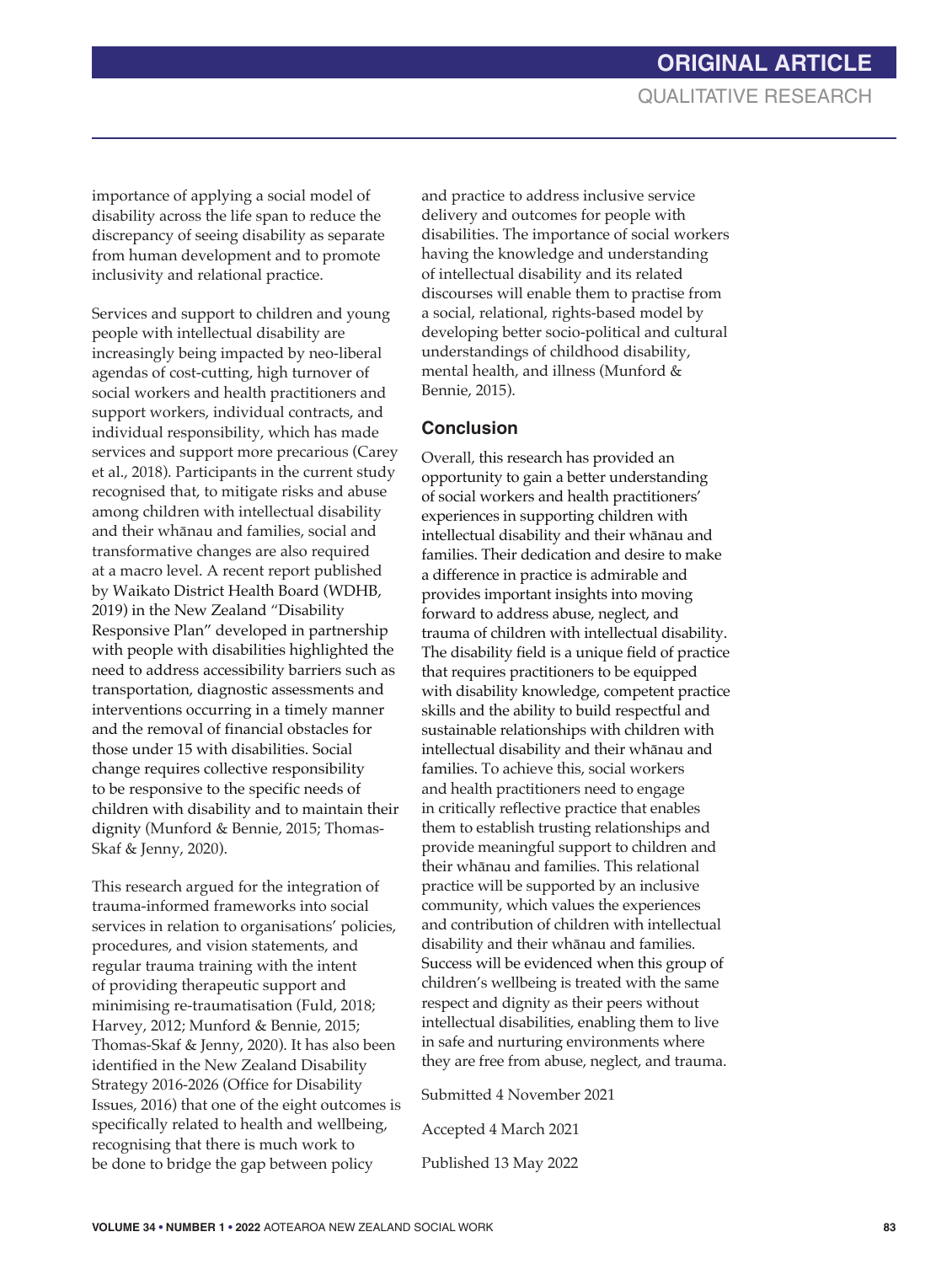#### **References**

- Adams, J., & Leshone, D. (2016). *Active social work with children with disabilities*. Critical Publishing.
- Algood, C., Hong, J., Gourdine, R., & Williams, A. (2011). Maltreatment of children with developmental disabilities: An ecological systems analysis. *Children and Youth Services Review, 33*(7), 1142–1148. https://doi. org/10.1016/j.childyouth.2011.02.003
- Aotearoa New Zealand Association of Social Workers (ANZASW). (2013). *Code of ethics*. https://anzasw.nz/wpcontent/uploads/Code-of-Ethics-Adopted-30-Aug-2019.pdf
- Barbour, R. (2007). *Doing focus groups.* Sage Publications.
- Ben-Arieh, A., & Haj-Yahia, M. M. (2006). The "geography" of child maltreatment in Israel: Findings from a national data set of cases reported to the social services. *Child Abuse & Neglect, 30*(9), 991–1003. https://doi. org/10.1016/j.chiabu.2006.02.014
- Bigby. C., & Frawley, P. (2010). *Social work practice and intellectual disability*. Palgrave Macmillan.
- Brandon, M., Sidebotham, P., Ellis, C., Bailey, S., & Belderson P. (2011). Child and family practitioners' understanding of child development: Lessons learnt from a small sample of serious case reviews. *Institute of Education.* http://dera.ioe.ac.uk/id/eprint/3598
- Briggs, F. (2006). Safety issues in the lives of children with learning disabilities. *Social Policy Journal of New Zealand, 29,* 43–59.
- Broadhurst, K., Hall, C., Wastell, D., White S., & Pithouse A. (2010). Risk, instrumentalism and the humane project in social work: Identifying the "informal" logics of risk management in children's statutory services. *The British Journal of Social Work*, *40*(4), 1046–1064.
- Bryman, A. (2016). *Social research methods* (5th ed.). Oxford University Press.
- Carey, G., Malbon, E., Olney, S., & Reeders, D. (2018). The personalisation agenda: The case of the Australian National Disability Insurance Scheme. *International Review of Sociology, 28*(1), 20–34. https://doi.org/10.108 0/03906701.2018.1425084
- Connell, C. M., Bergeron, N., Katz, K. H., Saunders, L., & Tebes, J. K. (2007). Re-referral to child protective services: The influence of child, family, and case characteristics on risk status. *Child Abuse & Neglect*, *31*(5), 573–588. https://doi.org/10.1016/j. chiabu.2006.12.004
- Cooke, P., & Standen, P. J. (2002). Abuse and disabled Children: Hidden needs...? *Child Abuse Review*, *11*(1), 1–18. https://doi-org.ezproxy.massey.ac.nz/10.1002/ car.710
- Dakil, S., Sakai, C., Lin, H., & Flores, G. (2011). Recidivism in the child protection system: Identifying children at greatest risk of reabuse among those remaining in the home. *Archives of Pediatrics & Adolescent Medicine*, *165*(11), 1006–1012.
- D'Cruz, H., & Jones, M. (2004). *Social work* research*: Ethical and political contexts*. Sage Publications.
- De La Sablonniere-Griffin M., Paquette, G., Helie, S., & Dion, J. (2021). Child maltreatment investigations and substantiations in child protection services: Factors distinguishing children with intellectual disabilities, *Disability and Health Journal, 14*(4) 1–7. https://doi.org/10.1016/j.dhjo.2021.101128
- Disability Survey (2013). Statistics NZ. https://www.stats. govt.nz/assets/Uploads/Disability-survey/Disabilitysurvey-2013/Disability-survey-2013-additionaldocuments/Disability-Survey-2013.pdf
- Elliot, R., & Timulak, L. (2005). Descriptive and interpretative approaches to qualitative research. In J. Miles & P. Gilbert (Eds.), *A handbook of research methods for clinical and health psychology* (pp. 147–159). Oxford University Press.
- Featherstone, B., White, S., & Morris, K. (2014). *Reimagining child protection: Towards humane social work with families*. Policy Press.
- Fenech Adami, M., & Kiger, A. (2005). The use of triangulation for completeness purposes. *Nurse Researcher, 12*(4), 19–29. https://doi.org/10.7748/nr2005.04.12.4.19.c5956
- Fielding, N. G., & Fielding, J. L. (1986). *Linking data*. Sage Publications.
- Flynn, S. (2020). Towards parity in protection: Barriers to effective child protection and welfare assessment with disabled children in the Republic of Ireland. *Child Care in Practice*. https://doi.org/10.81080/13575279.2019.17 01413
- Franklin A., Raws P., & Smeaton E. (2015). Unprotected, overprotected: Meeting the needs of young people with learning disabilities who experience, or are at risk of, sexual exploitation. *Barnardo's.* https://www. childrenssociety.org.uk/sites/default/files/17192\_ CSE\_L%2BD\_Executi ve-Summary-v2\_0.pdf
- Franklin, A., & Smeaton, E. (2018). Listening to young people with learning disabilities who have experienced, or are at risk of, child sexual exploitation in the UK. *Children & Society, 32*(2), 98–109. https://doi.org/10.1111/chso.12231
- Fuld, S. (2018). Autism spectrum disorder: The impact of stressful and traumatic life events and implications for clinical practice. *Clinical Social Work Journal, 46*(3), 210. https://doi.org/10.1007/s10615-018-0649-6
- Geoffrey, R. (2014). Understanding critical disability studies. *Canadian Medical Association Journal*, *186*(16), 1248–1249. https://doi.org/10.1503/cmaj.141236
- Haney, J. L., & Cullen, J. A. (2017). An exploratory investigation of social workers' knowledge and attitudes about autism. *Social Work in Mental Health, 16*(2), 201–222. https://doi-org.ezproxy.massey.ac. nz/10.1080/15332985.2017.1373265
- Harvey, K. (2012). *Trauma-informed behavioral interventions: What works and what doesn't*. American Association on Intellectual and Developmental Disabilities.
- Heinonen, A., & Ellonen, N. (2013). Are children with disabilities and long-term illnesses at increased risk of disciplinary violence? *Journal of Scandinavian Studies in Criminology and Crime Prevention*. https://doi.org/10.108 0/14043858.2013.794999
- Holloway, I., & Galvin, K. (2016). *Qualitative research in nursing and healthcare*. Wiley Blackwell.
- Hunter Revell, S. M. (2013). Making meaning in qualitative research with conversational partnerships: A methodological discussion. *Advances in Nursing Science, 36*(2), E54–E65. https://doi.org/10.1097/ ANS.0b013e3182901fdb
- Hyslop, I. K. (2009). Child protection policy and practice: A relationship lost in translation. *Social Policy Journal of New Zealand*, *34*, 62–72.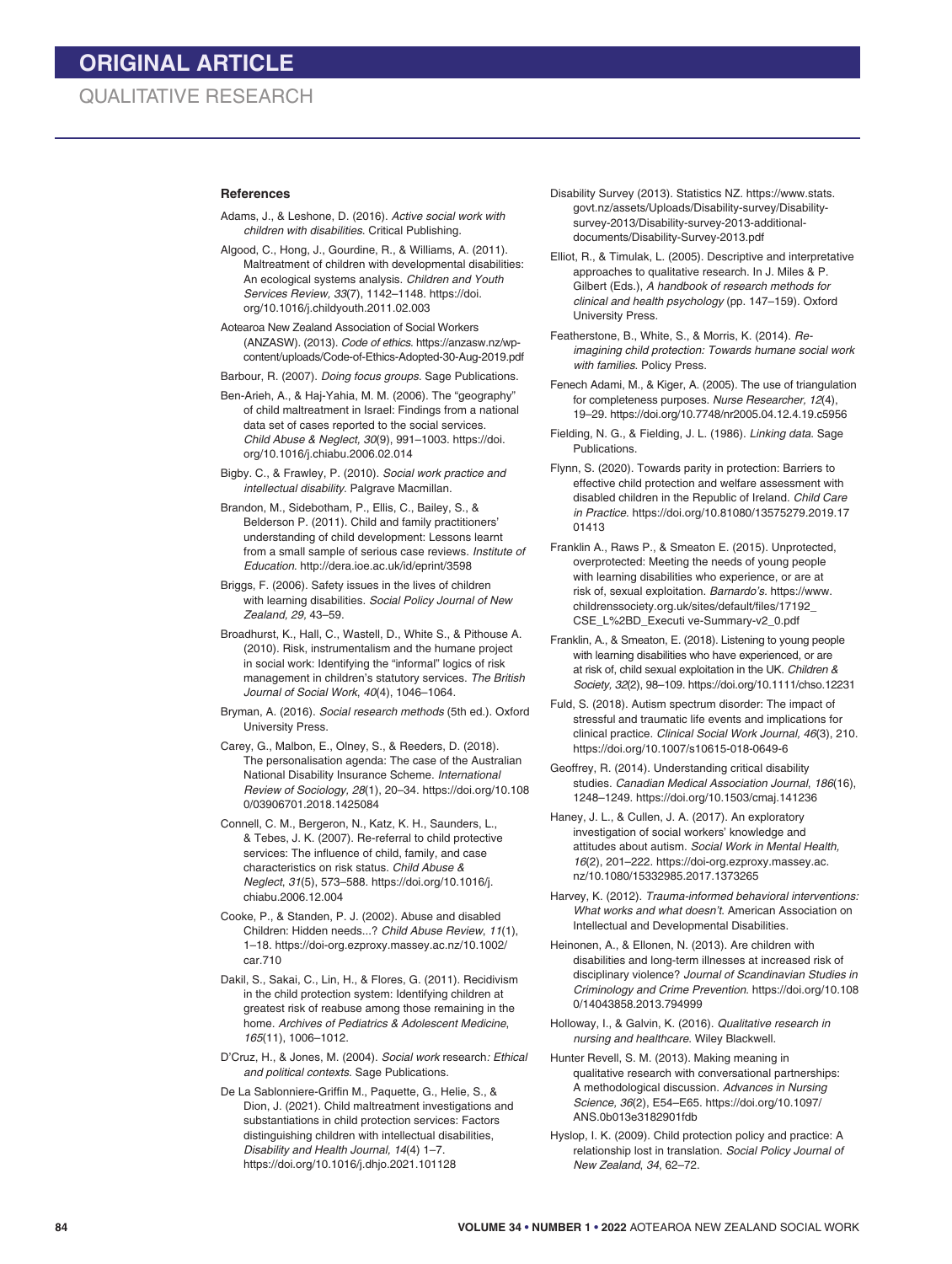# **ORIGINAL ARTICLE** QUALITATIVE RESEARCH

- Hyslop, I. K. (2016). Where to social work in a brave new neoliberal Aotearoa? *Aotearoa New Zealand Social Work Review, 28*(1), 5–12.
- John, A., & Schrandt, K. (2019). Social work practice with individuals with intellectual disability: Social work students' perspectives. *Journal of Social Work Education, 55*(4), 724–735. https://doi.org/10.1080/1043 7797.2019.1611511

Jones, L., Bellis, M. A., Wood, S., Hughes, K., McCoy, E., Eckley, L., & Officer, A. (2012). Articles: Prevalence and risk of violence against children with disabilities: A systematic review and meta-analysis of observational studies. *The Lancet*, *380*(9845), 899–907. https://doi. org/10.1016/S0140-6736(12)60692-8

Jones, C., Stalker, K., Franklin, A., Fry, D., Cameron, A., & Taylor, J. (2017). Enablers of help-seeking for deaf and disabled children following abuse and barriers to protection: A qualitative study. *Child & Family Social Work, 22*(2), 762–771. https://doi.org/10.1111/cfs.12293

Kam, P. K. (2020). "Social work is not just a job": The qualities of social workers from the perspective of service users. *Journal of Social Work, 20*(6), 775–796. https://doi.org/10.1177/1468017319848109

- Kandel, I., & Merrick, J. (2007). The child with a disability: Parental acceptance, management and coping. *The Scientific World Journal,7,* 1799–1809. https://doi-org. ezproxy.massey.ac.nz/10. 1100/tsw.2007.265
- Keddell, E. (2017). Comparing risk-averse and riskfriendly practitioners in child welfare decision-making: A mixed methods study. *Journal of Social Work Practice, 31*(4), 411–429. https://doi.org/10.1080/026505 33.2017.1394822
- Kelly, B., & Dowling, S. (2015). *Safeguarding disabled children and young people: A scoping exercise of statutory child protection services for disabled children and young people in Northern Ireland*. Belfast Queens University and Safeguarding Board for Northern Ireland.
- Kim, J., & Sellmaier, C. (2020). Making disability visible in social work education*. Journal of Social Work Education*, *56*(3), 496–507.
- Lightfoot, E. (2014). Children and youth with disabilities in the child welfare system: An overview. *Child Welfare, 93*(2), 23–45.
- Louwers E. C., Korfage I. J., Affourtit M. J., Scheewe D. J., van de Merwe M. H., VooijsMoulaert A. S., van den Elzen A. P., Jongejan M. H., Ruige M., Manai B. H., Looman C. W., Bosschaart A. N., Teeuw A. H., Moll H. A., de Koning H. J. (2012). Effects of systematic screening and detection of child abuse in 1086 emergency departments. *Pediatrics, 130*(3), 457–464. https://doi. org/10.1542/peds.2011-3527
- Machalicek, W., Lang, R., & Raulston, T. J. (2015). Training parents of children with intellectual disabilities: Trends, issues, and future directions. *Current Developmental Disorder Reports, 2*, 110–118. https://doi.org/10.1007/ s40474-015-0048-4
- Maclean, M. J., Sims S., Bower, C., Leonard, H., Stanley, F. J., & O'Donnell, M. (2017). Maltreatment risk among children with disabilities. *Pediatrics*, *139*(4), e20161817. https://doi.org/10.1542/peds.2016-1817
- Manders J., & Stoneman, Z. (2009). Children with disabilities in the child protection services system: An analog study of investigation and case management. *Child Abuse & Neglect 33*(4), 229–237. https://doi.org/10.1016/j. chiabu.2008.10.001
- Meekosha, H., & Dowse, L. (2007). Integrating critical disability studies into social work education and practice: An Australian perspective. *Practice: Social Work in Action, 19*(3), 169–183. https://doi. org/10.1080/09503150701574267
- Mevissen, L., Didden, R., & de Jongh, A. (2016). Assessment and treatment of PTSD in people with intellectual disability. In C. Martin, V. Preedy, & V. B. Patel (Eds.), *Comprehensive guide to post-traumatic stress disorder* (pp. 281– 299). Springer.
- Mogro-Wilson, C., Davidson, K., & Bruder, M. B. (2014). An empowering approach in teaching a class about autism for social work students. *Social Work Education, 33*(1), 61. http://ezproxy.massey.ac.nz/login?url=http://search. ebscohost.com/login.aspx?direct=true&db=edsfra&AN=e dsfra.28052766&site=eds-live&scope=site
- Moore, D., Esplin, J., Hambling, T., Rippon, R., & Gammon, R. (2020). *Sexual violence prevention initiatives for disabled people in New Zealand literature review, stocktake and assessment.* https://disabilityconnect.org.nz/wp-content/ uploads/2020-07-24-sexual-violence-preventioninitiatives-for-disabled-people-in-nz-final.pdf
- Mora, L., van Sebille, K., & Neill, L. (2018). An evaluation of play therapy for children and young people with intellectual disabilities. *Research & Practice in Intellectual & Developmental Disabilities, 5*(2), 178–191. https://doi.org/10.1080/23297018.1442739
- Moran-Ellis, J., Alexander, V.D., Cronin, A., Dickinson, M., Fielding, J., Sleney, J., & Thomas, H. (2006). Triangulation and integration: Processes, claims and implications. *Qualitative Research, 6*(1), 45–59.
- Morrow, S. L. (2005). Quality and trustworthiness in qualitative research in counseling psychology. *Journal of Counseling Psychology, 52*(2), 250–260. https://doi. org/10.1037/0022-0167.52.2.250
- Munford, R., & Bennie, G. (2015). Learning disability and social work. *International Encyclopedia of the Social & Behavioral Sciences, 13*(2), 684–689. https://doi. org/10.1016/B978-0-08-097086-8.28118-X
- Murray, S. (2018). Breaking the link between disability and child and whānau poverty. Policy Quarterly, 14(4), 68-77.
- National Academies of Sciences, Engineering, and Medicine. (2016). *Parenting matters: Supporting parents of children Ages 0-8*. The National Academies Press. https://doi. org/10.17226/21868
- NZ Government. (1989). *Oranga Tamariki Act 1989, Children's, and Young People's Well-being Act 1989.* http://www.legislation.govt.nz/act/public/1989/0024/ latest/DLM149440.htmlNZ
- Occupational Therapy Board of New Zealand. (2015). *Code of ethics for occupational therapists.* https:// www.otboard.org.nz/wpcontent/uploads/2015/04/ CodeofEthics\_April2015-1.pdf
- Office for Disability Issues (ODI). (2016). *New Zealand disability strategy 2016-2026*. https://www.odi.govt. nz/assets/New-Zealand-Disability-Strategy-files/pdfnzdisability-strategy-2016.pdf
- Office for Standards in Education, Children's Services and Skills (Ofsted). (2012). *Protecting disabled children: Thematic inspection.* https://www.gov.uk/government/ publications/protecting-disabled-children-thematicinspection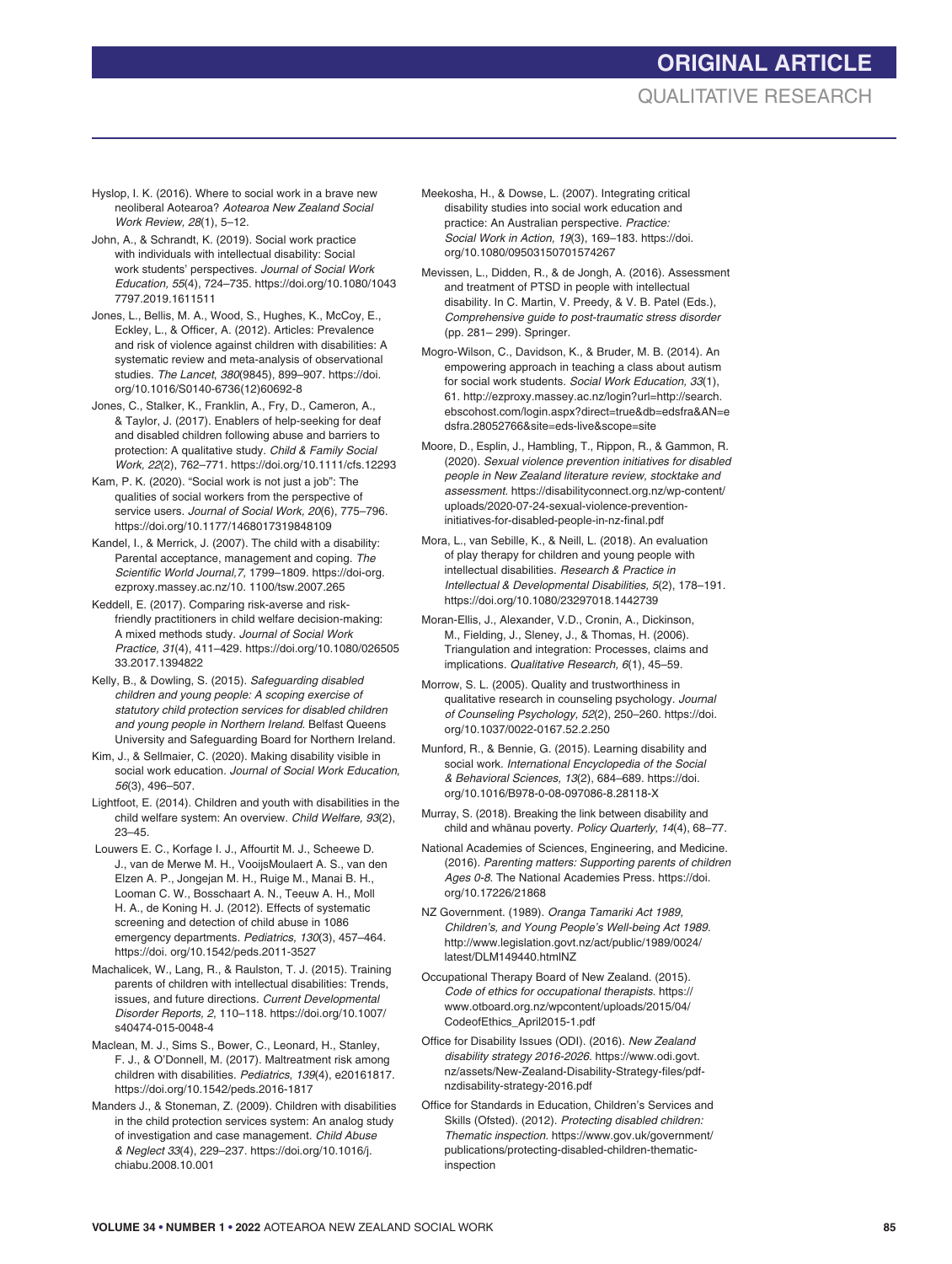O'Leary, Z. (2017). *The essential guide to: Doing your research project* (3rd ed.). Sage Publications.

Oranga Tamariki. (2020). *Children and young people with impairments*. https://www.orangatamariki.govt.nz/aboutus/research/our-research/children-and-young-peoplewith-impairments/

O'Reilly, L., & Dolan, P. (2017). The role of social work education and training in supporting practitioners to communicate with children in an age-appropriate manner. *British Journal of Social Work*, *47*(8), 2438– 2455. https://doi-org.ezproxy.massey.ac.nz/10.1093/ bjsw/bcw171

Palusci, V. J., Datner, E., & Wilkins, C. (2015). Developmental disabilities: Abuse and neglect in children and adults. *International Journal of Child Health and Human Development, 8*(4), 407–428.

Patton, M. Q. (2015). *Qualitative research and evaluation methods* (4th ed.). Sage Publications.

Perrigo, J. L., Berkovits, L. D., Cederbaum, J. A., Williams, M. E., & Hurlburt, M. S. (2018). Child abuse and neglect re-report rates for young children with developmental delays. *Child Abuse & Neglect, 83*, 1–9. https://doi. org/10.1016/j.chiabu.2018.05.029

Peters, M. A., & Besley, A. T. (2014). Children in crisis: Child poverty and abuse in New Zealand. *Educational Philosophy and Theory (Online).*

Physiotherapy Board of New Zealand. (n.d.). *Aotearoa New Zealand physiotherapy code of ethics and professional conduct.* https://www.physioboard.org.nz/standards/ aotearoa-new-zealand-physiotherapy-codeof-ethics-andprofessional-conduct

Prynallt-Jones, K. A., Carey, M., & Doherty, P. (2018). Barriers facing social workers undertaking direct work with children and young people with a learning disability who communicate using non-verbal methods. *British Journal of Social Work, 48*(1)*,* 88–105*.*

Psychologists Board. (2012). *Code of ethics for psychologists working in Aotearoa/New Zealand.* http://www. psychologistsboard.org.nz/cms\_show\_download. php?id=235

Robinson, S. (2015). Preventing abuse of children and young people with disability under the National Disability Insurance Scheme: A brave new world? *Australian Social Work, 68*(4), 469–482. https://doi.org/10.1080/031 2407X.2014.950977

Robinson, S., & Graham, A. (2019). Promoting the safety of children and young people with intellectual disability: Perspectives and actions of families and professionals. *Children and Youth Services Review, 104*. https://doi. org/10.1016/j.childyouth.2019.104404

Rouland, B., & Vaithianathan, R. (2018). Cumulative prevalence of maltreatment among New Zealand children, 1998–2015. *American Journal of Public Health, 108*(4), 511–513. https://doi.org/10.2105/ AJPH.2017.304258

Ruch, G., Turney, D., & Ward, A. (2018). *Relationship-based social work: Getting to the heart of practice* (2nd ed.). Jessica Kingsley Publishers.

Ryan, F., Coughlan, M., & Cronin P. (2007). Step-bystep guide to critiquing research. Part 2: Qualitative research. *British Journal of Nursing, 16*(12), 738–744. https://doi.org/10.12968/bjon.2007.16.12.23726

Schertz, M., Karni-Visel, Y., Hershkowitz, I., Flaisher, M., & Hershkowitz, F. (2018). Child maltreatment identification rates in a child development center: Suggestions for improved detection. *European Journal of Pediatrics*, 177(7), 1081–1087. https://doi.org/10.1007/ s00431-018-3163-5

Sen E., Yurtsever S. (2007). Difficulties experienced by families with disabled children. *Journal for Specialists in Pediatric Nursing*, *12*(4), 238–252. doi: 10.1111/j.1744- 6155.2007.00119.x. PMID: 17956372.

Schols, M. W., Ruiter, C. de, & Öry, F. G. (2013). How do public child healthcare professionals and primary school teachers identify and handle child abuse cases? A qualitative study. *BMC Public Health, 13*(1), 1–16. https://doi.org/10.1186/1471- 2458-13-807

Silverman, D. (2011). *Interpreting qualitative data* (4th ed). Sage Publications.

Stalker, K., Taylor, J., Fry, D., & Stewart, A. B. (2015). A study of disabled children and child protection in Scotland – A hidden group? *Children & Youth Services Review, 56*, 126–134. https://doi.org/10.1016/j. childyouth.2015.07.012

Sullivan, P. M., & Knutson, J. F. (2000). Maltreatment and disabilities: A population-based epidemiological study. *Child Abuse & Neglect, 24*(10), 1257–1273. https://doi.org/10.1016/S0145-2134(00)00190-3

Taylor, J., Cameron, A., Jones C., Franklin, A., Stalker, K., & Fry, D. A. (2015). *Deaf and disabled children talking about child protection.* https://pure.strath.ac.uk/portal/ files/41578418/Taylor\_etal\_NSPCC2015\_deaf\_and\_di sabled\_children\_talking\_about\_child\_protection.pdf

Teater, B. (2014). Social work practice from an ecological perspective. In: C. W. LeCroy (Ed.), *Case studies in social work practice* (3rd ed., pp. 35-44) Brooks/Cole.

The Royal Australasian College of Physicians. (2013). *Early intervention for children with developmental disabilities* https://www.racp.edu.au/docs/default-source/ advocacy-library/early-intervention-for-children-withdevelopmental-disabilities.pdf

Thomas-Skaf, B. A., & Jenney, A. (2020). Bringing social justice into focus: "Trauma-informed" work with children with disabilities. *Child Care in Practice* https://doi.org/10. 1080/13575279.2020.1765146

Vrolijk-Bosschaart, T. F., Brilleslijper-Kater, S. N., Teeuw, A. H., Benninga, M. A., & Lindauer, R. J. (2018). Clinical practice: Recognizing child sexual abuse – what makes it so difficult? *European Journal of Pediatrics, 177*(9), 1343–1350. https://doi.org/10.1007/s00431-018-3193-z

Wacquant, L. (2014). Marginality, ethnicity and penalty in the neoliberal city: An analytic cartography. *Tempo Social*, *26*(2), 139–164. https://doi.org/10.1590/s0103- 20702014000200009

Waikato District Health Board (WDHB). (2019). *Waikato district health board disability responsiveness plan (draft September 2019)* https://www.waikatodhb.health.nz/ aboutus/get-involved/public-consultations/draft-waikatodhb-disability-responsivenessplan/

Wigham, S., & Emerson, E. (2015). Trauma and life events in adults with intellectual disability. *Current Developmental Disorders Reports, 2*(2), 93. https://doi.org/10.1007/ s40474-015-0041-y